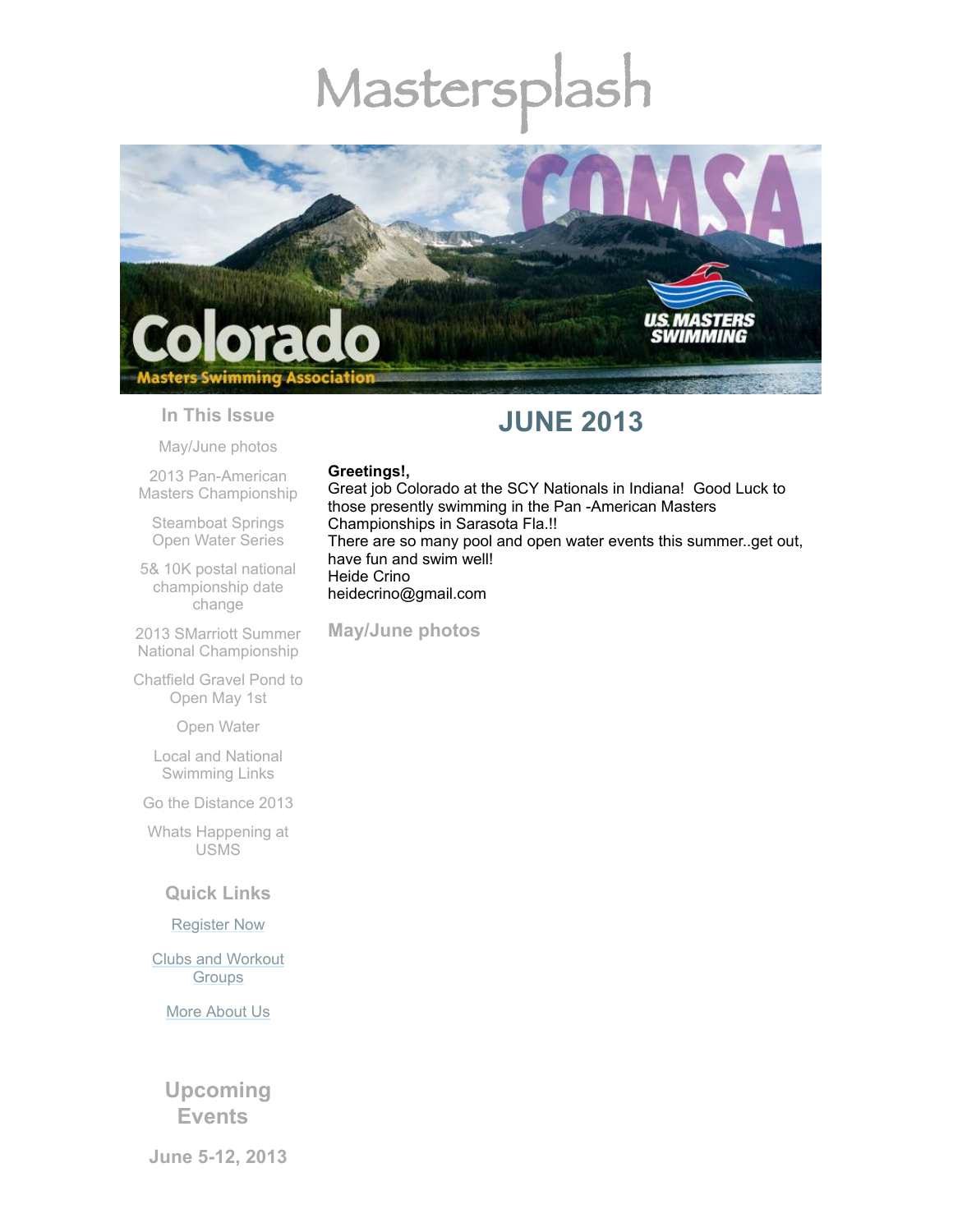2013 Pan -American Masters Championship [meet](http://www.panamericanmasters2013.org/) info

**July 14, 2013** Postal National Championship Lowry Pool contact: Nicole [Vanderpoel](mailto:nicolevanderpoel@msn.com)

**August 7-11, 2013** 2013 Marriott Summer National Championships Mission Viejo, Ca [meet](http://www.usmhttp//www.usms.org/comp/lcnats13/s.org/comp/lcnats13/) info

**August 18, 2013** Horsetooth Openwater Swim 10K, 2.4 mile or 1.2 mile swims Horsetooth Reservoir, Ft Collins online [registration](http://www.horsetoothswim.com/) [event](http://www.comsa.org/events/2013%20openwater/HorsetoothOpenWaterSwim2013.pdf) flyer

#### More [Information](http://www.comsa.org/)

# **Ongoing Events**

Go the Distance 2013 [more](http://www.usms.org/fitness/content/gothedistance) info

Check off Challenge 2013 more info and [registration](http://www.usms.org/fitness/content/checkoff)

#### **[Contact](mailto:heidecrino@gmail.com?)**



<span id="page-1-0"></span>**2013 Pan -American Masters Championship June 5-12, 2013**

USE THE LINKS BELOW TO FOLLOW THE MEET, CURRENTLY UNDERWAY, AND SEE HOW OUR COLORADO SWIMMERS ARE DOING! real time [results](http://www.usms.org/comp/panams13/realtime/) Live video [stream](http://www.usms.org/comp/panams13/stream.php)



"U.S. Masters Swimming is pleased to host the 2013 Pan American Masters Championship. The

Championship, awarded by Union American de Natacion, will be hosted in partnership with the Sarasota Family YMCA, in Sarasota, Fla.

This will be the first time the USA has hosted the biennial event. The Championship is expected to attract up to 2,000 adult swimmers from the South America, Central America, the Caribbean, Mexico, Canada and the USA."

#### [Meet](http://www.panamericanmasters2013.org/) info

<span id="page-1-1"></span>**Steamboat Springs Open Water Swim Series Mondays in July**

COMSA members will receive a \$5 per race discount. All registration information can be found here: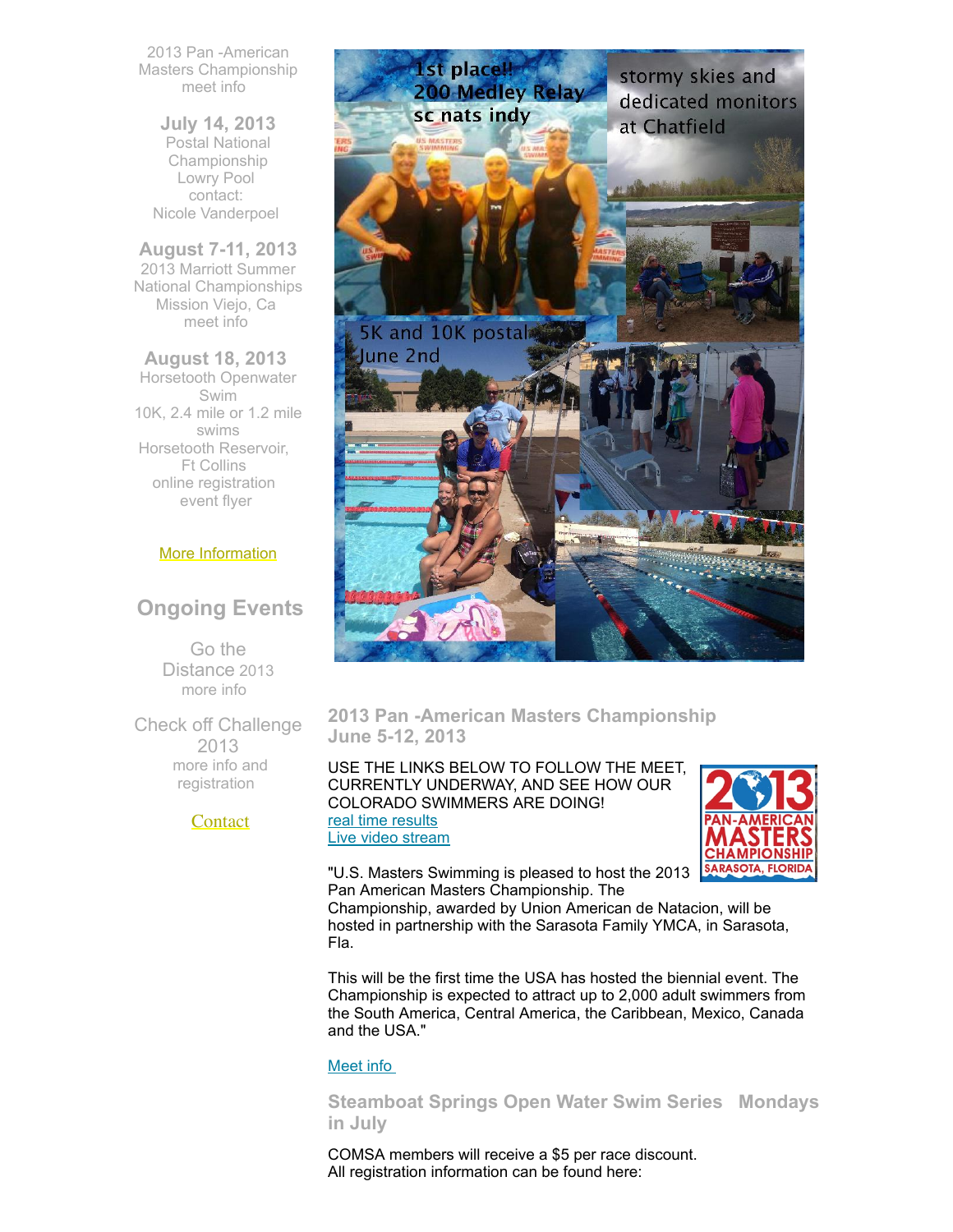

<span id="page-2-0"></span>**5K & 10K Postal National Championship \* DATE CHANGE\* July 14 th 7am Lowry pool**

Please note a change from the original July 7th date to July 14th at 7am. Lowry pool. Please email Nicole Vanderpoel to let her know you'll be participating and she can reserve you a lane. [nicolevanderpoel@msn.com](mailto:nicolevanderpoel@msn.com)

<span id="page-2-1"></span>**2013 MARRIOTT SUMMER NATIONAL CHAMPIONSHIP August 7-11, 2013**

2013 Marriott Summer National Championship Mission Viejo, Calif. August 7-11, 2013

U.S. Masters Swimming is pleased to return to Mission Viejo for its 2013 Summer National Championships. Mission Viejo last hosted a

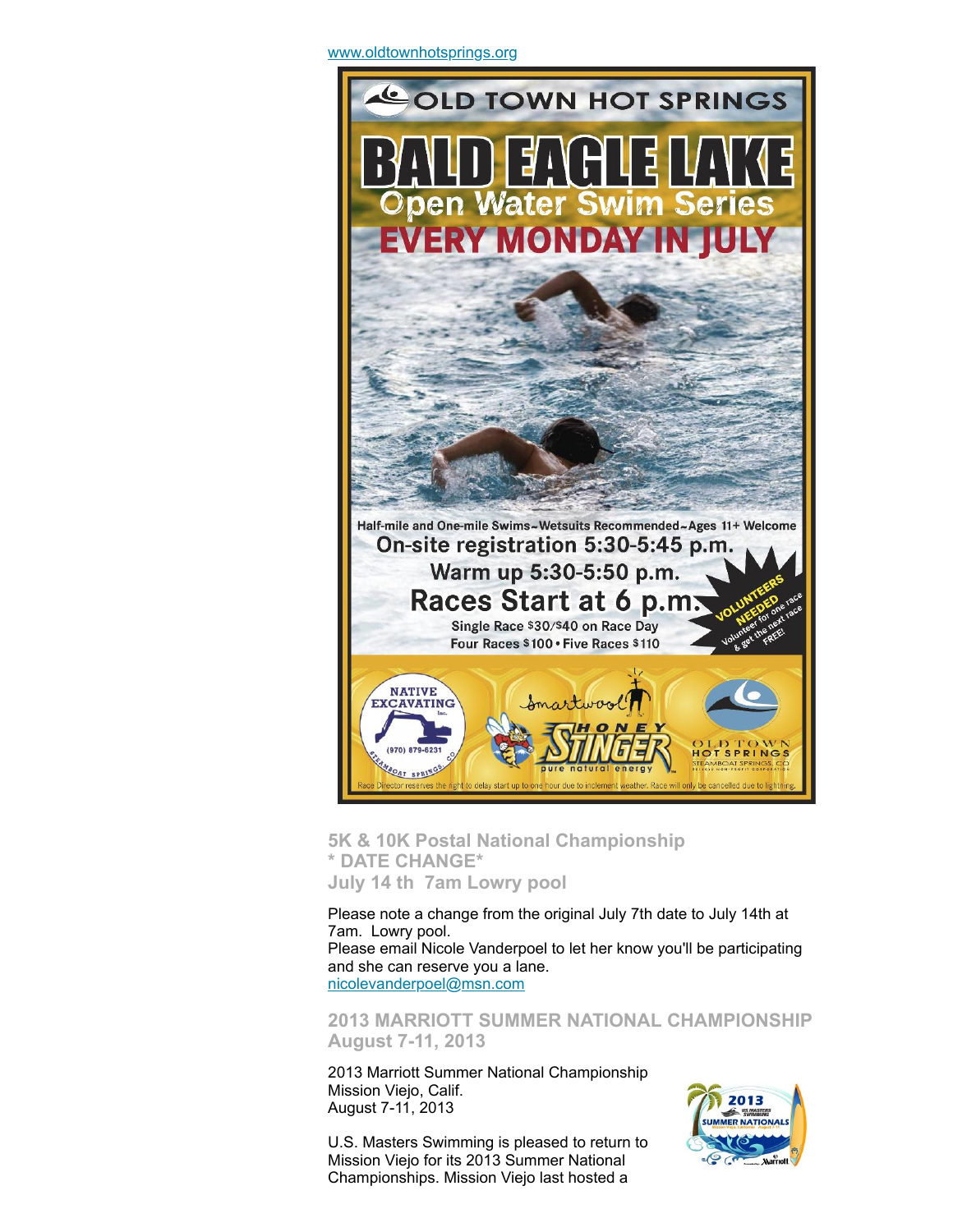USMS national championship in 2005. Swimmers had a great time and turned in great swimming times at the 2005 championships in Mission Viejo. [meet](http://www.usms.org/comp/lcnats13/) info

Qual [times](http://www.usms.org/comp/lcnats13/nqt.pdf)

#### <span id="page-3-0"></span>**Chatfield Gravel Pond**

Saturday 7:30 am to 10:00 am Monday and Wednesday 4:30 pm to 7:00 pm May 1 - September 30

Swimming at the Gravel Pond at Chatfield State Park, begins on the far westside of the pond, on the north end.

Water temps May - low to mid 50s June - low to mid 60s July - low to mid 70s August - mid 70s to high 60s September - high 60s to high 50s

Approximate length 900 meters from westside, north end to eastside south end cove.

Approximate length to gravel bar 250 meters from the westside, north end.

#### [more](http://www.comsa.org/openwater.html) info **[waiver](http://www.comsa.org/events/2013%20openwater/2013%20Chatfield%20Waiver%20Paper.pdf)**

We will again be asking that everyone who swims at the pond volunteer a half session (1.25 hours) to help with the monitoring of the swimmers. Be watching for the emails from SignUp Genius asking for your help with this task.

In addition, COMSA is in need of an Open Water Chair (or co-chairs) who will, among other things, coordinate the scheduling of the monitors. We had over 900 members participate last season at Chatfield, and each year this number increases. However, to keep this a successful activity, volunteer help is needed. If you are willing to coordinate monitors for one month of the five that we are open, maybe four others would also be interested. If you are willing to help with this, contact the COMSA chairperson, Brian Hoyt, (bkhoyt@gmail.com) , or Marcia Anziano, the registrar (Marcia.anziano@gmail.com) for more information and let them know that you are willing to help out. Please help COMSA make this another great summer at the pond.

#### <span id="page-3-1"></span>**Open Water**

Open Water Swimming Grant Ranch, Littleton [info](http://www.milehighmultisport.com/open-water-swimming/about/)

#### <span id="page-3-2"></span>**Local and National Swimming Links**

<http://usopenwaterswimming.org/>

#### Breadbasket Zone

<http://www.iowamasters.org/> <http://www.minnesotamasters.com/> <http://www.movymasters.org/> <http://www.nebraskamastersswimming.com/> <http://www.ozarklmsc.org/>